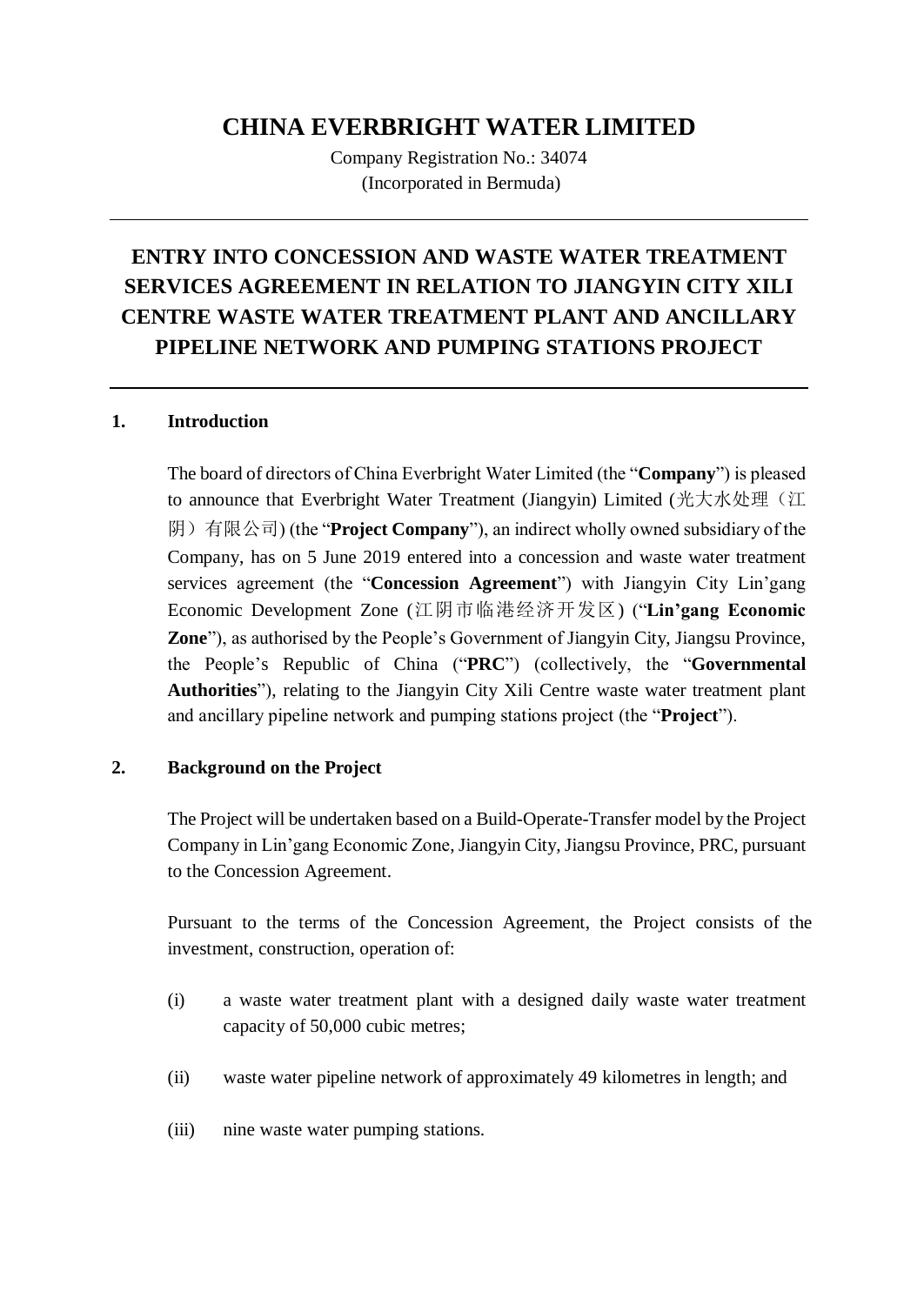The Project Company shall be responsible for the investment, construction and operation of the Project on an exclusive basis during the Concession Period (as defined below) subject to the terms and conditions in the Concession Agreement.

#### **3. Rationale of the Project**

The Project serves to expand the presence and influence of the Company in Jiangsu Province and provides a good foundation for further water projects to be undertaken by the Company in Jiangsu Province in the future. The Project is expected to enhance long-term returns and value for the shareholders of the Company.

#### **4. Investment Amount**

The investment amount of the Project is expected to be USD70,000,000 (equivalent to approximately RMB477,715,100).

### **5. Concession Rights**

In accordance with the Concession Agreement, the concession period of the Project shall be for a period of 30 years (the "**Concession Period**"), commencing from the time that the Project commences commercial operation.

During the Concession Period, the facilities under the Project shall be held by the Project Company. Upon the expiry of the Concession Period, the Project Company shall transfer the facilities under the Project to Lin'gang Economic Zone or such other organisation as may be designated by Lin'gang Economic Zone at nil consideration.

#### **6. Return on Investment**

Pursuant to the Concession Agreement, during the Concession Period, the Project Company shall be entitled to a return on its investment by way of the waste water treatment service fees. The waste water treatment service fees shall be calculated based on a specified unit price (subject to specific adjustment mechanisms throughout the Concession Period) for each cubic metre of waste water to be treated by the Project.

# **7. Other Information**

The Governmental Authorities are not regarded as "interested persons" of the Company or associates of "interested persons" of the Company under the listing manual of the Singapore Exchange Securities Trading Limited. None of the directors or controlling shareholders of the Company has any interest, direct or indirect, in the Project.